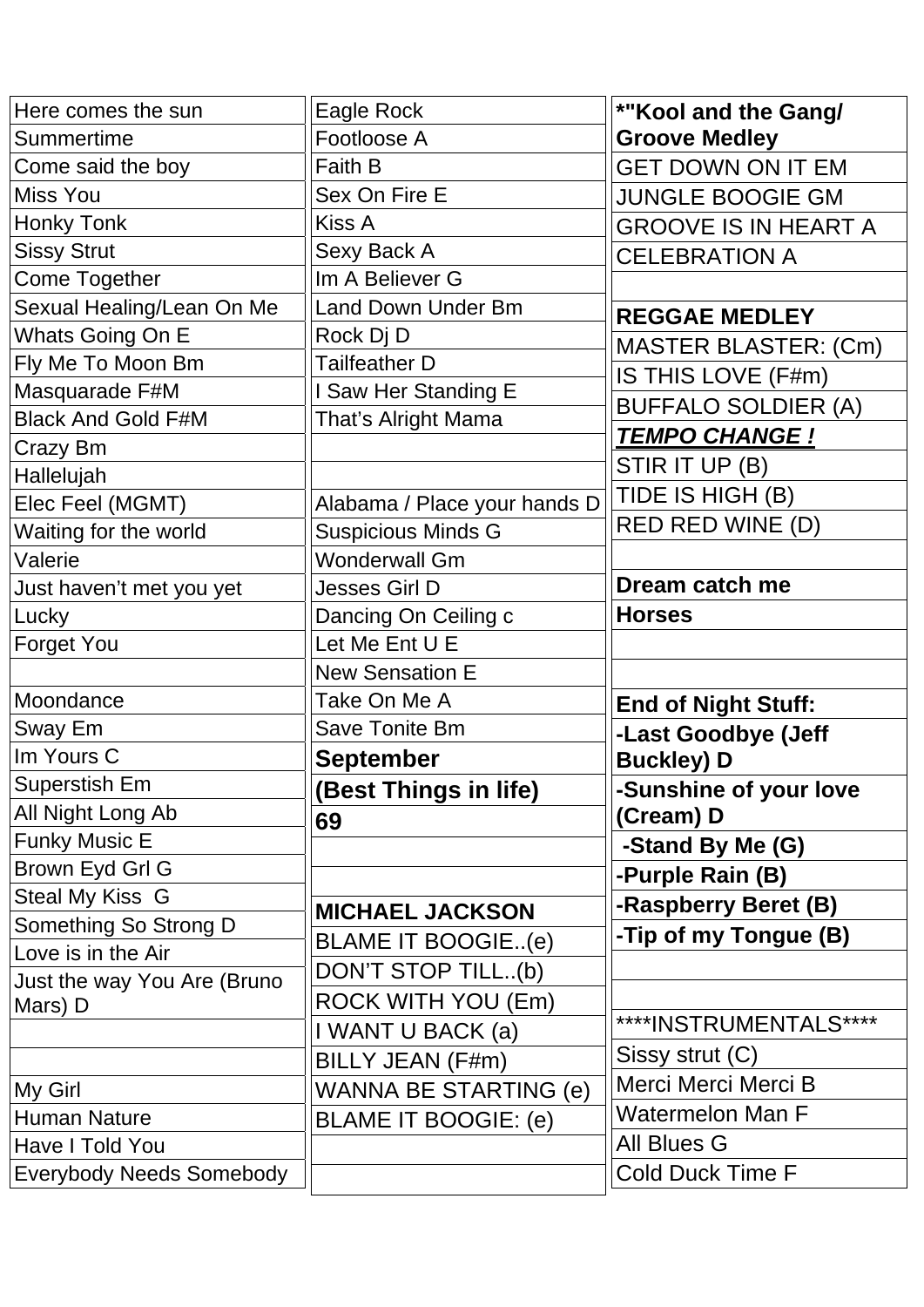| <b>Blue Bossa Cm</b>             |                           | <b>MICHAEL JACKSON</b> |
|----------------------------------|---------------------------|------------------------|
|                                  | Moondance                 | Groove                 |
|                                  | Crazy Little Thing Love D | <b>REGGAE</b>          |
|                                  | Footloose A               |                        |
| *******CHILLED ********:         | Faith B                   |                        |
| Summertime (Bm)                  | Eagle Rock A              |                        |
| Waiting for the world D          | Kiss A                    |                        |
| Black and Gold F#m               | Sexyback A                |                        |
| Miss You Am                      | Johnny B Goode B          |                        |
| Human Nature D                   | September A               |                        |
| Come Said the Boy Am             | Everybdy needs somebdy C  |                        |
| <b>Sexual Healing</b>            | I Gotta Feeling G         |                        |
| Come Together D                  | Mr Brightside (D)         |                        |
| Masquarade (F#m                  |                           |                        |
| Fly me to the moon Bm            | My Girl C                 |                        |
| Whats Going On E                 | Three Little Birds A      |                        |
| Have I told you lately G         | Celebration               |                        |
| Thats alright Mama A             | <b>Rock DJ</b>            |                        |
| <b>Electric Feel</b>             | I saw her standing there  |                        |
| Sway                             | Shake your tailfeather    |                        |
| <b>Red Red Wine D</b>            | Jessies girl              |                        |
| Dock of the bay G                | Sex on Fire               |                        |
|                                  | Sweet home Alabama        |                        |
|                                  | Land down under           |                        |
| ******DANCE *********            | <b>New Sensation E</b>    |                        |
| Love is in the air C             | Summer of 69              |                        |
| Superstish                       | <b>Suspicious Minds G</b> |                        |
| All night long                   | Take On Me A              |                        |
| Play that funky music            | Dancing On Ceiling c      |                        |
| Moves Like Jagger Bm             | ***** End of Night *****  |                        |
| Valerie D                        | Im Yours                  |                        |
| Im a believer                    | Stand By Me (G)           |                        |
| Brown eyed girl G                | <b>Horses</b>             |                        |
| Steal my kisses / Walking        | Wonderwall (Gm)           |                        |
| on Sunshine G                    | <b>Purple Rain B</b>      |                        |
| Crazy Bm                         |                           |                        |
| <b>Signed Sealed Delivered D</b> | *******MEDLEYS *********  |                        |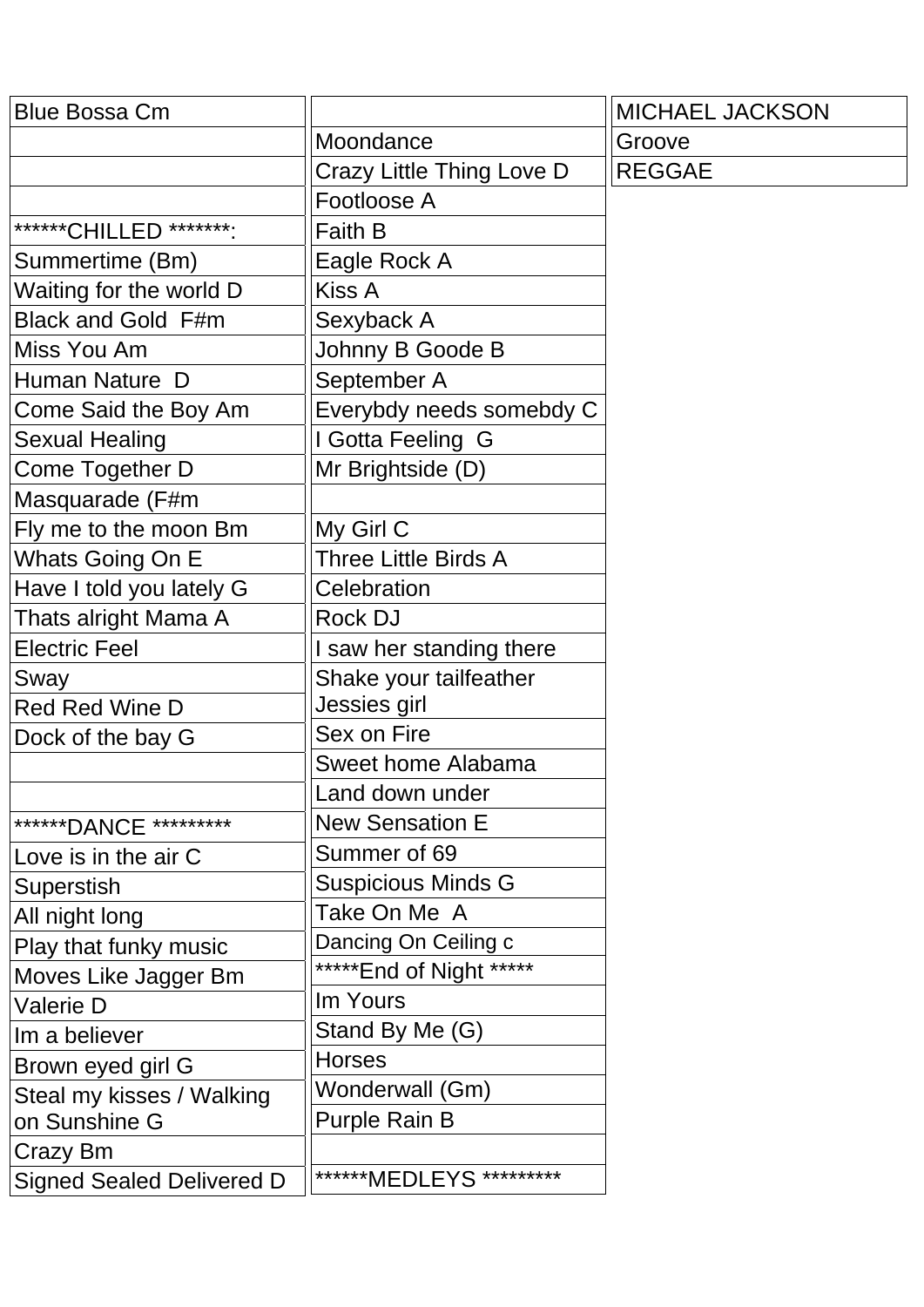| ******DANCE *********                   | Sweet ho          |
|-----------------------------------------|-------------------|
| Love is in the air C                    | Land dow          |
| Superstish                              | New Sens          |
| All night long                          | Summer o          |
| Play that funky music                   | Suspiciou         |
| Moves Like Jagger Bm                    | Take On I         |
| Valerie D                               | Dancing 0         |
| Im a believer                           | *****End o        |
| Brown eyed girl G                       | Im Yours          |
| Steal my kisses / Walking on Sunshine G | Stand By          |
| Crazy Bm                                | <b>Horses</b>     |
| Signed Sealed Delivered D               | Wonderw           |
|                                         | Purple Ra         |
| Moondance                               |                   |
| Crazy Little Thing Love D               | ******MED         |
| Footloose A                             | <b>MICHAEL</b>    |
| Faith B                                 | Groove            |
| Eagle Rock A                            | <b>REGGAE</b>     |
| <b>Kiss A</b>                           |                   |
| Sexyback A                              | ****INSTF         |
| Johnny B Goode B                        | Sissy stru        |
| September A                             | Merci Me          |
| Everybdy needs somebdy C                | Watermel          |
| I Gotta Feeling G                       | All Blues         |
| Mr Brightside (D)                       | Cold Ducl         |
|                                         | <b>Blue Boss</b>  |
| My Girl C                               |                   |
| Three Little Birds A                    |                   |
| Celebration                             |                   |
| Rock DJ                                 | ******CHII        |
| I saw her standing there                | Summerti          |
| Shake your tailfeather Jessies girl     | <b>Waiting fo</b> |
| Sex on Fire                             | <b>Black and</b>  |

| Sweet home Alabama        |
|---------------------------|
| Land down under           |
| <b>New Sensation E</b>    |
| Summer of 69              |
| Suspicious Minds G        |
| Take On Me A              |
| Dancing On Ceiling c      |
| ***** End of Night *****  |
| Im Yours                  |
| Stand By Me (G)           |
| Horses                    |
| Wonderwall (Gm)           |
| Purple Rain B             |
|                           |
| ******MEDLEYS *********   |
| MICHAEL JACKSON           |
| Groove                    |
| <b>REGGAE</b>             |
|                           |
| ****INSTRUMENTALS****     |
| Sissy strut (C)           |
| Merci Merci Merci B       |
| Watermelon Man F          |
| All Blues G               |
| Cold Duck Time F          |
| Blue Bossa Cm             |
|                           |
|                           |
|                           |
| ******CHILLED<br>*******. |
| Summertime (Bm)           |
| Waiting for the world D   |
| Black and Gold F#m        |
|                           |